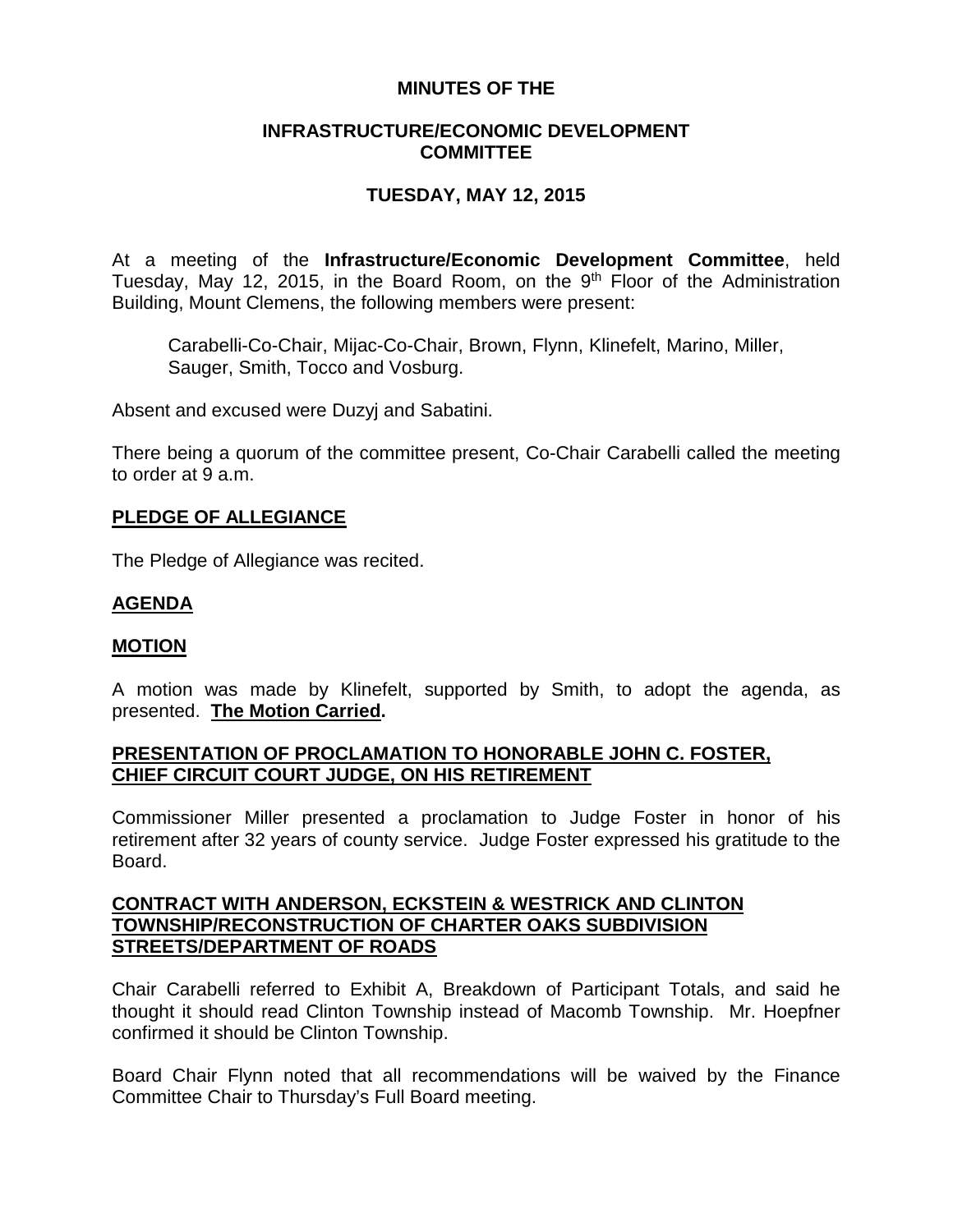# **COMMITTEE RECOMMENDATION – MOTION**

A motion was made by Brown, supported by Smith, to recommend that the Board of Commissioners approve the Department of Roads contracts between Anderson, Eckstein & Westrick and Clinton Township involving the reconstruction of Charter Oaks subdivision streets in Clinton Township; further, a copy of this Board of Commissioners' action is directed to be delivered forthwith to the Office of the County Executive.

Department of Roads Director Bob Hoepfner gave a brief overview.

The following commissioners spoke: Miller, Carabelli, Vosburg and Marino.

Co-Chair Carabelli called for a vote on the motion and **THE MOTION CARRIED.**

### **CONTRACT WITH ANDERSON, ECKSTEIN & WESTRICK AND DLZ MICHIGAN/ RECONSTRUCTION OF EXECUTIVE DRIVE IN HARRISON TOWNSHIP/ DEPARTMENT OF ROADS**

#### **COMMITTEE RECOMMENDATION – MOTION**

A motion was made by Marino, supported by Smith, to recommend that the Board of Commissioners approve the Department of Roads contracts between Anderson, Eckstein & Westrick and DLZ Michigan for the preliminary engineering and construction engineering phases of the project to reconstruct Executive Drive in Harrison Township; further, a copy of this Board of Commissioners' action is directed to be delivered forthwith to the Office of the County Executive.

Director Bob Hoepfner gave an overview indicating that the Department of Roads is paying 100 percent of the engineering costs as part of their match for the construction project.

Co-Chair Carabelli called for a vote on the motion and **THE MOTION CARRIED.**

# **CONTRACT WITH MDOT/RECONSTRUCTION OF EXECUTIVE DRIVE IN HARRISON TOWNSHIP/DEPARTMENT OF ROADS**

Director Bob Hoepfner gave a brief overview.

#### **COMMITTEE RECOMMENDATION – MOTION**

A motion was made by Marino, supported by Smith, to recommend that the Board of Commissioners approve the contract between MDOT and Department of Roads for the reconstruction of Executive Drive in Harrison Township; further, a copy of this Board of Commissioners' action is directed to be delivered forthwith to the Office of the County Executive. **THE MOTION CARRIED.**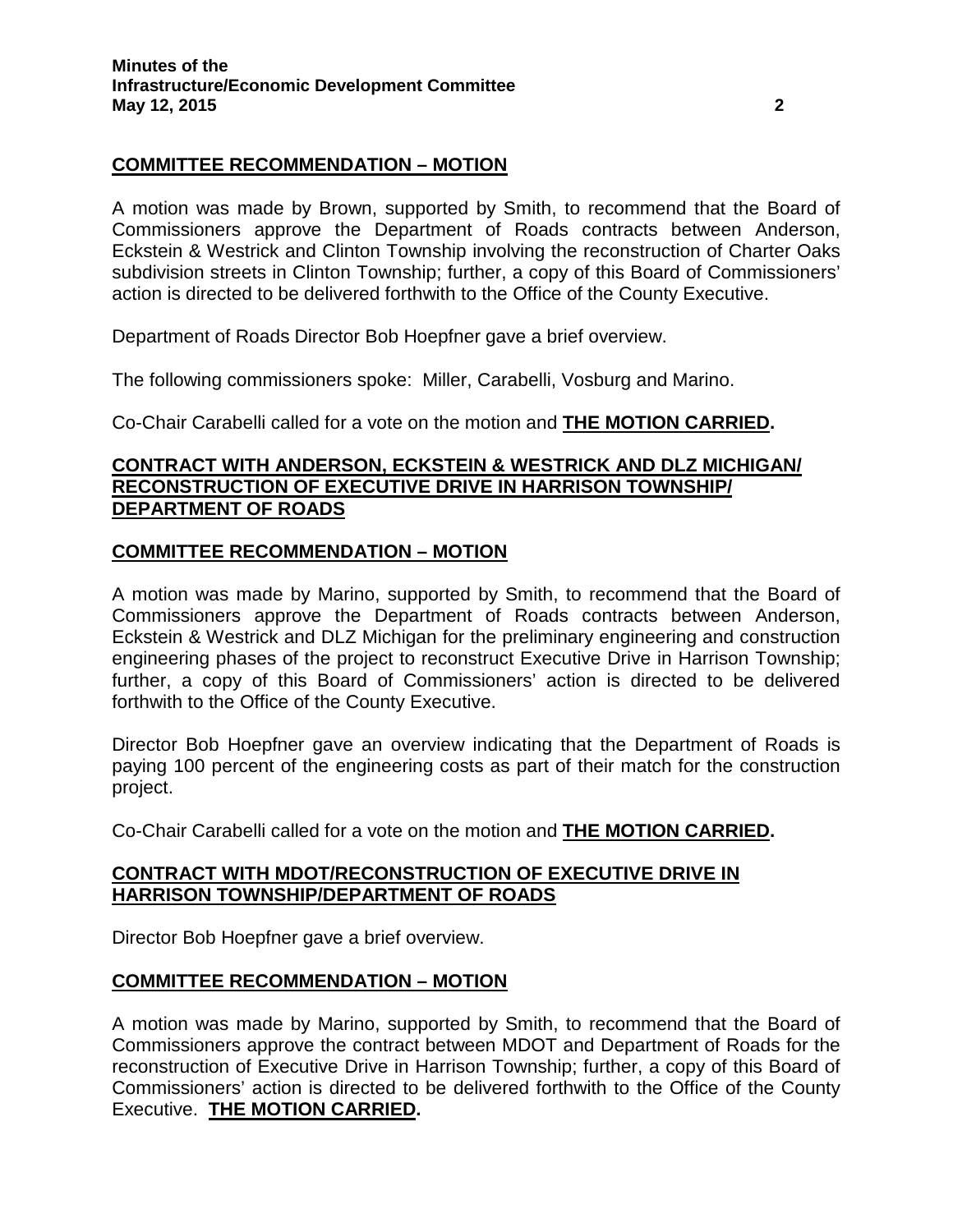# **CONTRACT WITH SPRINGLINE EXCAVATING/IRWIN ROAD/DEPARTMENT OF ROADS**

# **COMMITTEE RECOMMENDATION – MOTION**

A motion was made by Marino, supported by Vosburg, to recommend that the Board of Commissioners approve the award of bid to Springline Excavating and contract for the Irwin Road over Coon Creek bridge replacement and culvert extension of 21 Mile Road over Crittenden Drain; further, a copy of this Board of Commissioners' action is directed to be delivered forthwith to the Office of the County Executive.

The following commissioners spoke: Vosburg and Klinefelt.

Co-Chair Carabelli called for a vote on the motion and **THE MOTION CARRIED.**

#### **DOWNTOWN CAMPUS CONSTRUCTION UPDATE**

Deputy Executive Mark Deldin provided a status report on Central Campus construction projects and renovations and indicated this would be a regular agenda item at the Infrastructure/Economic Development Committee, or other committee meetings going forward. He stated that Clark Construction is handling the management of the construction projects and the actual contracts are held by, and overseen, by them. Clark Construction will be leasing a local office for use as their field office during the duration of county projects. He said the Administration Building parking lot and underground garage was closed beginning May 1 and the County parking structure next to the Court Building and other local lots will be utilized by employees and visitors to county buildings.

The following commissioners spoke: Vosburg and Flynn.

#### **MOTION**

A motion was made by Smith, supported by Marino, to receive and file the update provided on the Downtown Campus Construction Project. **The Motion Carried.**

#### **PARKING DECK STRUCTURE INITIAL BIDS/OFFICE OF COUNTY EXECUTIVE**

Gino Del Pup, Project Manager, gave an update and introduced team members Jeff Atkins, the day-to-day Project Manager from Cresa, and Brad Pries from Clark Construction.

The following commissioners spoke: Brown and Carabelli.

#### **MOTION**

A motion was made by Klinefelt, supported by Brown, to receive and file the update provided on the initial bids for the parking deck structure. **The Motion Carried.**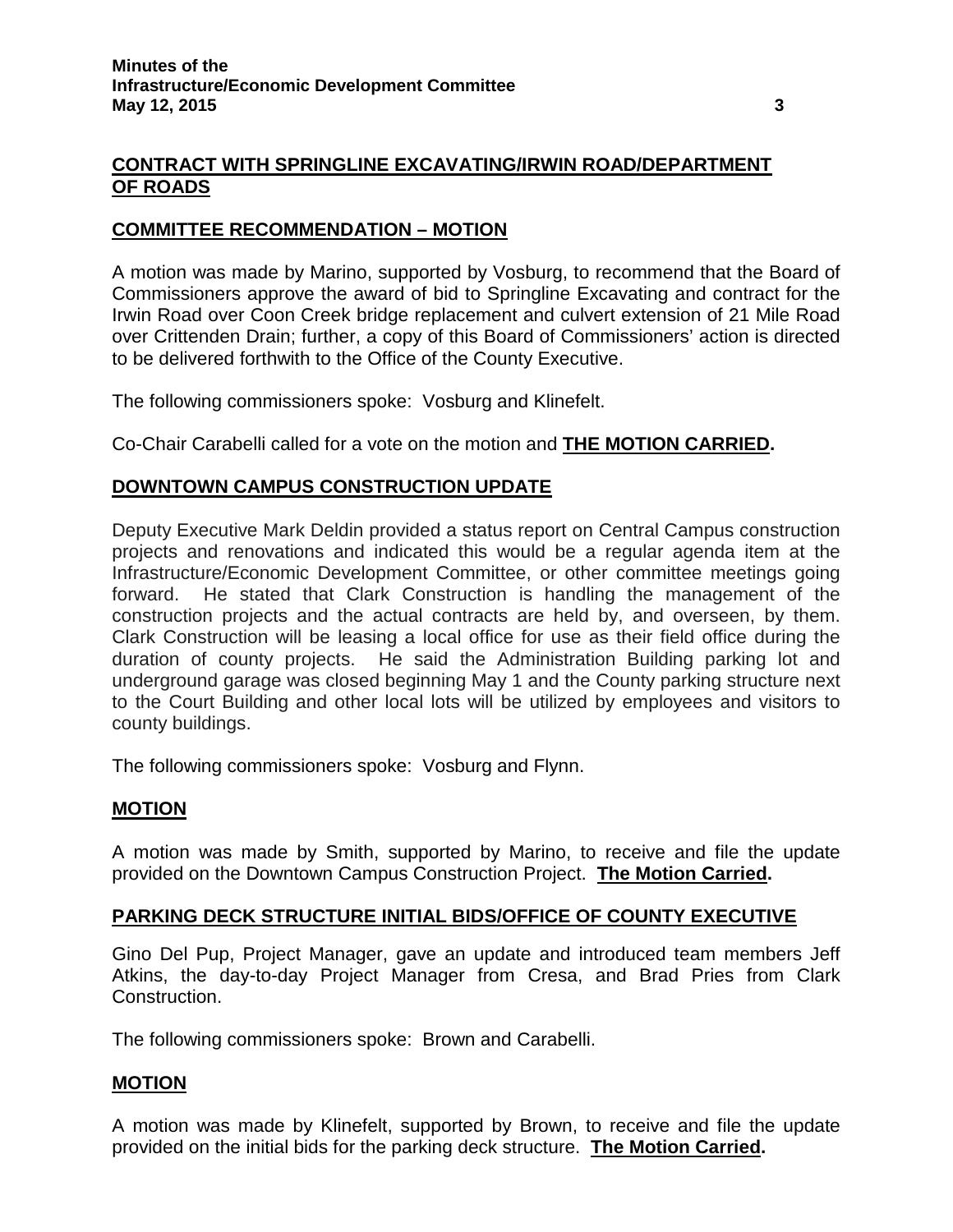# **LEGISLATIVE UPDATE BY GOVERNMENTAL CONSULTANT SERVICES, INC.**

Gary Owens and Barb Farrah were present and covered the following topics: legislative session schedule, transportation infrastructure funding, prevailing wage, auto no fault insurance reform, state budget update for 2015-15 and 2015-16 and leadership changes in the 98<sup>th</sup> Michigan Legislature.

The following commissioners spoke: Brown, Mijac, Sauger, Marino and Flynn.

# **MOTION**

A motion was made by Brown, supported by Marino, to receive and file the legislative update. **The Motion Carried.**

### **ADOPT PROCLAMATION COMMENDING BRANDON KUHN – EAGLE SCOUT (OFFERED BY BROWN)**

# **COMMITTEE RECOMMENDATION – MOTION**

A motion was made by Brown, supported by Marino, to recommend that the Board of Commissioners adopt a proclamation commending Brandon Kuhn – Eagle Scout. **THE MOTION CARRIED.**

#### **CORRESPONDENCE**

#### **MOTION**

A motion was made by Miller, supported by Smith, to receive and file the following correspondence:

Efficient Government Article Re: Economic Advantages of Walkable Cities**;**

Property Assessed Clean Energy (PACE) Training in Macomb County and

The Voice Article Re: Armada Receives Grant to Repave Burke Street.

The following commissioner spoke: Co-Chair Mijac.

Co-Chair Carabelli called for a vote on the motion and **The Motion Carried.**

#### **NEW BUSINESS**

Commissioner Vosburg spoke of a SEMCOG survey regarding economic development that will be emailed out and she encouraged everyone to participate.